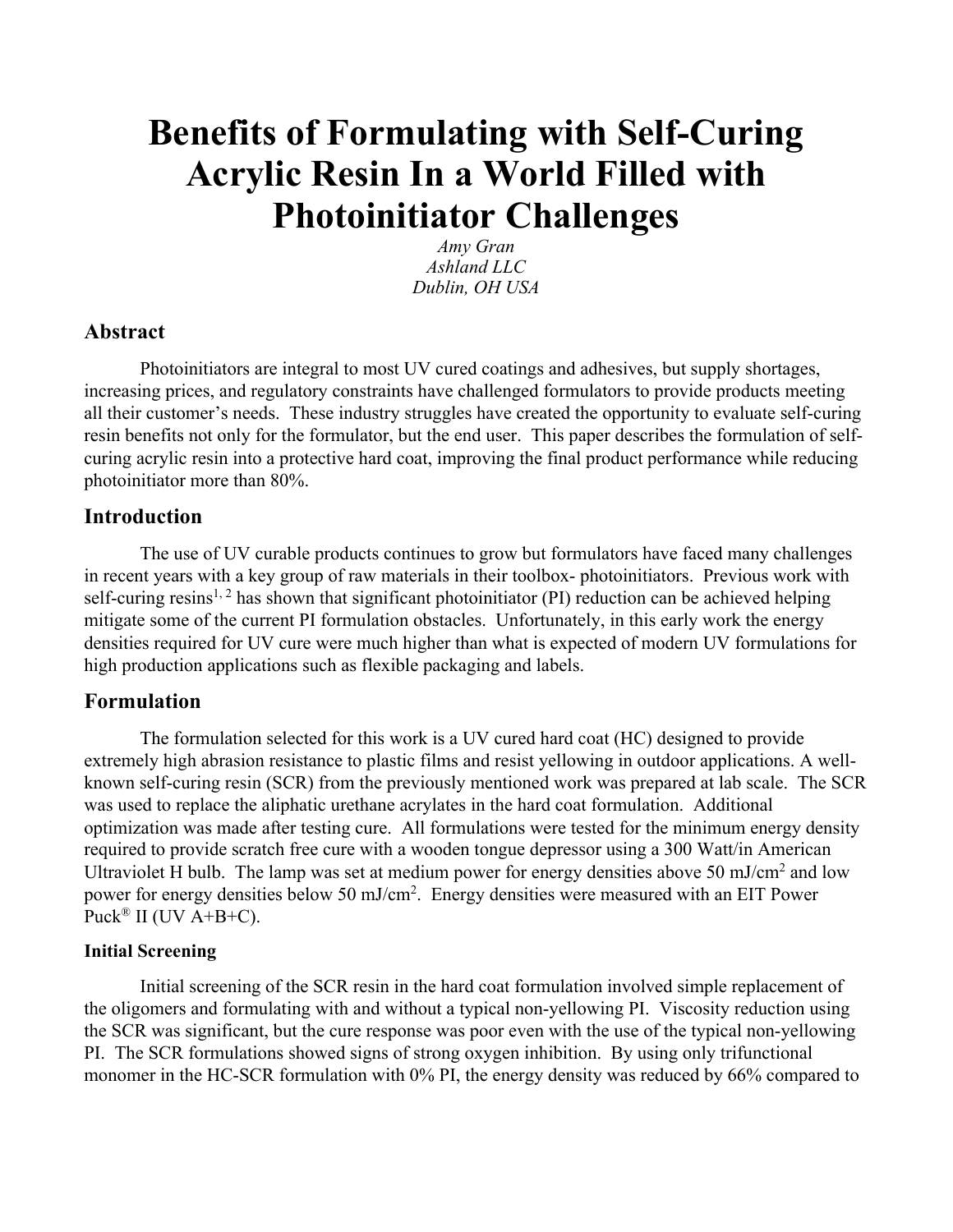the formulation with difunctional monomer. See formulations and viscosity in **Table 1** and cure in **Figure 1**.

**Table 1**

|                                              | <b>HC Control</b> | <b>HC-SCR-A</b> | <b>HC-SCR-B</b> | <b>HC-SCR-C</b> |
|----------------------------------------------|-------------------|-----------------|-----------------|-----------------|
| Component                                    | Weight %          | Weight %        | Weight %        | Weight %        |
| <b>Difunctional Acrylate</b>                 | 10.00             | 10.00           | 10.00           |                 |
| <b>Trifunctional Acrylate</b>                | 20.00             | 20.00           | 20.00           | 30.00           |
| Multifunctional Aliphatic Urethane Acrylates | 62.20             |                 |                 |                 |
| Self Curing Resin (SCR)                      |                   | 68.20           | 62.20           | 68.20           |
| Standatd Non-Yellowing UV PI                 | 6.00              |                 | 6.00            |                 |
| <b>UV Stabilizer Package</b>                 | 1.80              | 1.80            | 1.80            | 1.80            |
|                                              | 100.00            | 100.00          | 100.00          | 100.00          |
| Brookfield Viscosity @ 25°C, cps             | 6464              | 855             |                 |                 |

#### **Figure 1**



## **Photoinitiator Selection**

Like many early LED formulations, the initial screening of the HC-SCR formulations showed significant oxygen inhibition. To overcome this, 2 LED PI packages were chosen for PI optimization. In addition to long UV wavelength PI's, an amine synergist was also used. Both these HC-SCR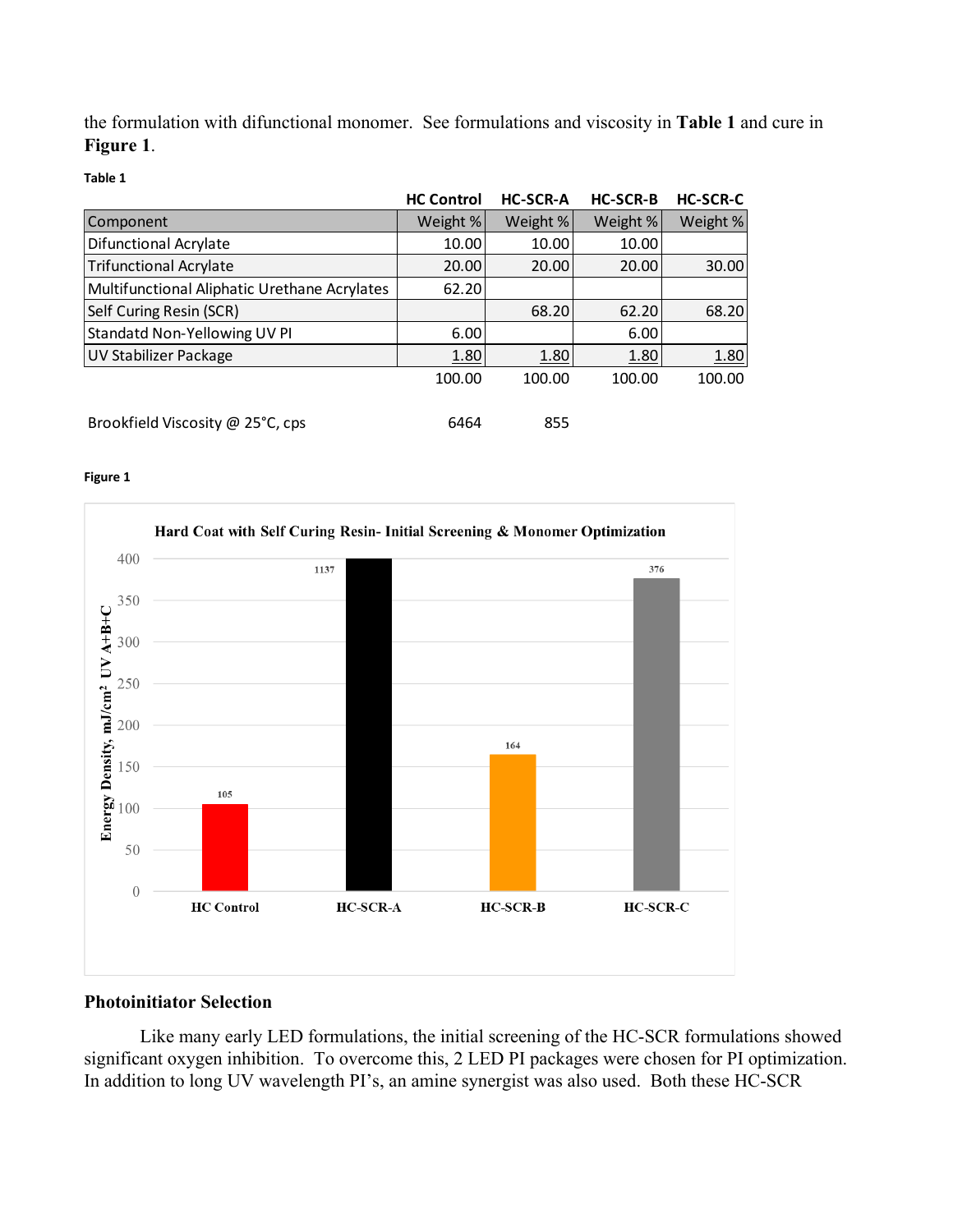formulations showed greatly improved surface cure but poor depth of cure, suggesting that the PI levels could be reduced. See formulations in **Table 2** and cure in **Figure 2**.



### **Photoinitiator Optimization**

Blends of HC-SCR-C with HC-SCR-D and HC-SCR-C with HC-SCR-E were made to produce formulations with  $\frac{1}{2}$ ,  $\frac{1}{4}$  and  $\frac{1}{8}$  LED PI package 1 & 2. This also resulted in corresponding reductions in amine synergist. See **Tables 3, 4, 5 & 6**.

| Table 3         |          |          | HC-SCR-D½ HC-SCR-D¼ HC-SCR-D½ | Table 4                       |          | HC-SCR-D HC-SCR-D1/2 HC-SCR-D1/4 HC-SCR-D1/8 |          |          |
|-----------------|----------|----------|-------------------------------|-------------------------------|----------|----------------------------------------------|----------|----------|
| Component       | Weight % | Weight % | Weight %                      | Component                     | Weight % | Weight %                                     | Weight % | Weight % |
| <b>HC-SCR-C</b> | 50.00    | 75.00    | 87.50                         | Trifunctional Acrylate        | 20.50    | 25.25                                        | 27.63    | 28.81    |
| HC-SCR-D        | 50.00    | 25.00    | 12.50                         | SCR- Self Curing Resin        | 62.20    | 65.20                                        | 66.70    | 67.45    |
|                 | 100.00   | 100.00   | 100.00                        | Amine Synergist               | 9.00     | 4.50                                         | 2.25     | 1.13     |
|                 |          |          |                               | LED PI Package 1              | 6.50     | 3.25                                         | 1.63     | 0.81     |
|                 |          |          |                               | UV Stabilizer Package         | 1.80     | 1.80                                         | 1.80     | 1.80     |
|                 |          |          |                               |                               | 100.00   | 100.00                                       | 100.00   | 100.00   |
| Table 5         |          |          | HC-SCR-E½ HC-SCR-E¼ HC-SCR-E½ | Table 6                       |          | HC-SCR-E HC-SCR-E½ HC-SCR-E¼ HC-SCR-E½       |          |          |
| Component       | Weight % | Weight % | Weight %                      | Component                     | Weight % | Weight %                                     | Weight % | Weight % |
| HC-SCR-C        | 50.00    | 75.00    | 87.50                         | <b>Trifunctional Acrylate</b> | 19.30    | 24.65                                        | 27.33    | 28.66    |
| <b>HC-SCR-E</b> | 50.00    | 25.00    | 12.50                         | SCR- Self Curing Resin        | 62.20    | 65.20                                        | 66.70    | 67.45    |
|                 | 100.00   | 100.00   | 100.00                        | Amine Synergist               | 11.10    | 5.55                                         | 2.78     | 1.39     |
|                 |          |          |                               | LED PI Package 2              | 5.60     | 2.80                                         | 1.40     | 0.70     |
|                 |          |          |                               | UV Stabilizer Package         | 1.80     | 1.80                                         | 1.80     | 1.80     |
|                 |          |          |                               |                               | 100.00   | 100.00                                       | 100.00   | 100.00   |

The  $\frac{1}{2}$ ,  $\frac{1}{4}$  and  $\frac{1}{8}$  LED PI HC-SCR formulations were tested for cure (Figure 3). Additional testing included Taber Haze abrasion resistance (Figure 4) and UV stability (Figure 5) after 100 hours of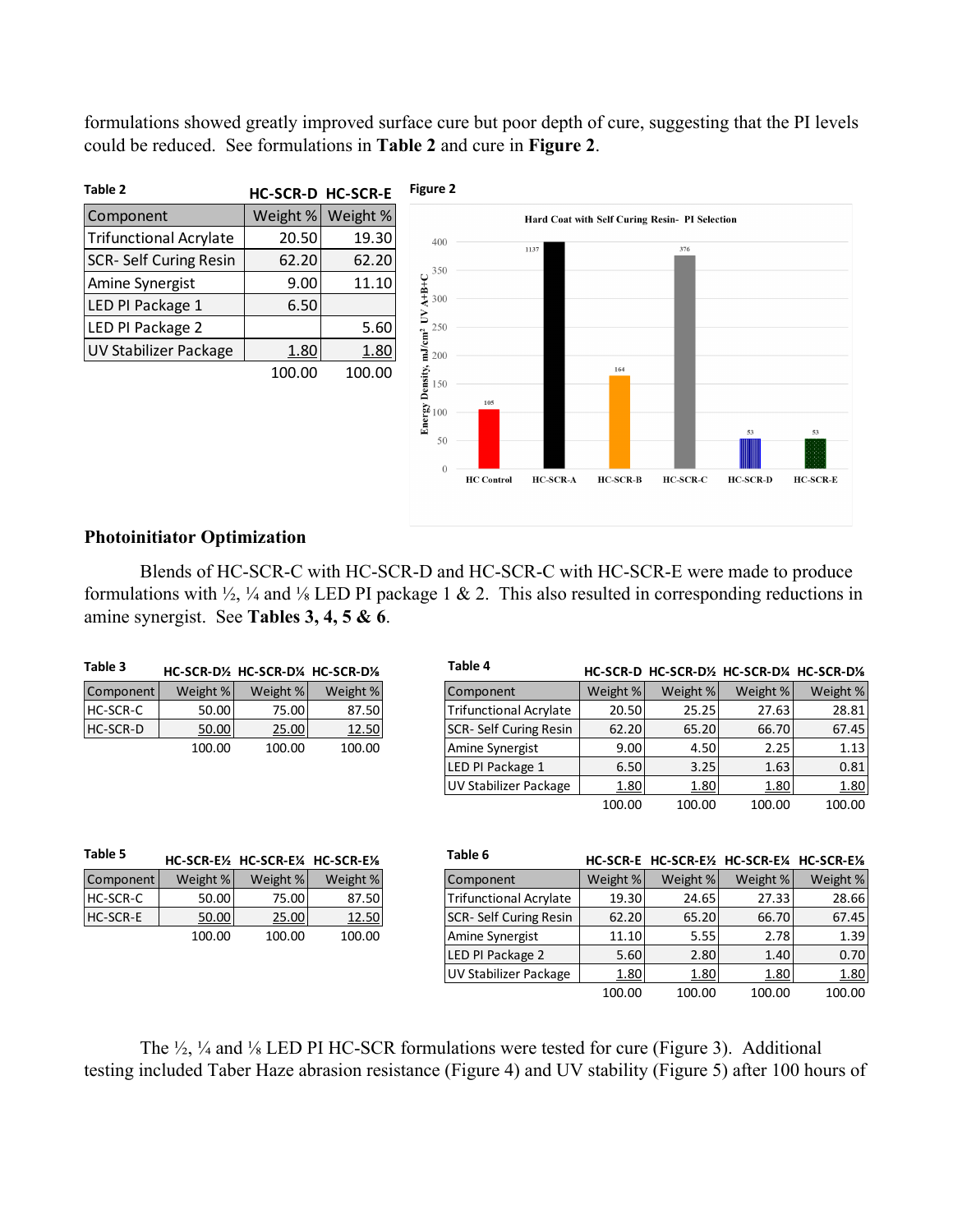UV exposure in a Q-Sun XE-3 Xenon test chamber with Daylight Q filter. ΔE was calculated from L\*a\*b values measured with BYK 6830 before and after UV exposure.



**Figure 3**



Interestingly, ½ LED PI packages D and E require less energy density for scratch free cure than the full level of these PI packages and all ½, ¼ and ⅛ LED PI HC-SCR formulations showed complete depth of cure. Since the ¼ and ¼ LED PI formulations showed comparable cure to the hard coat